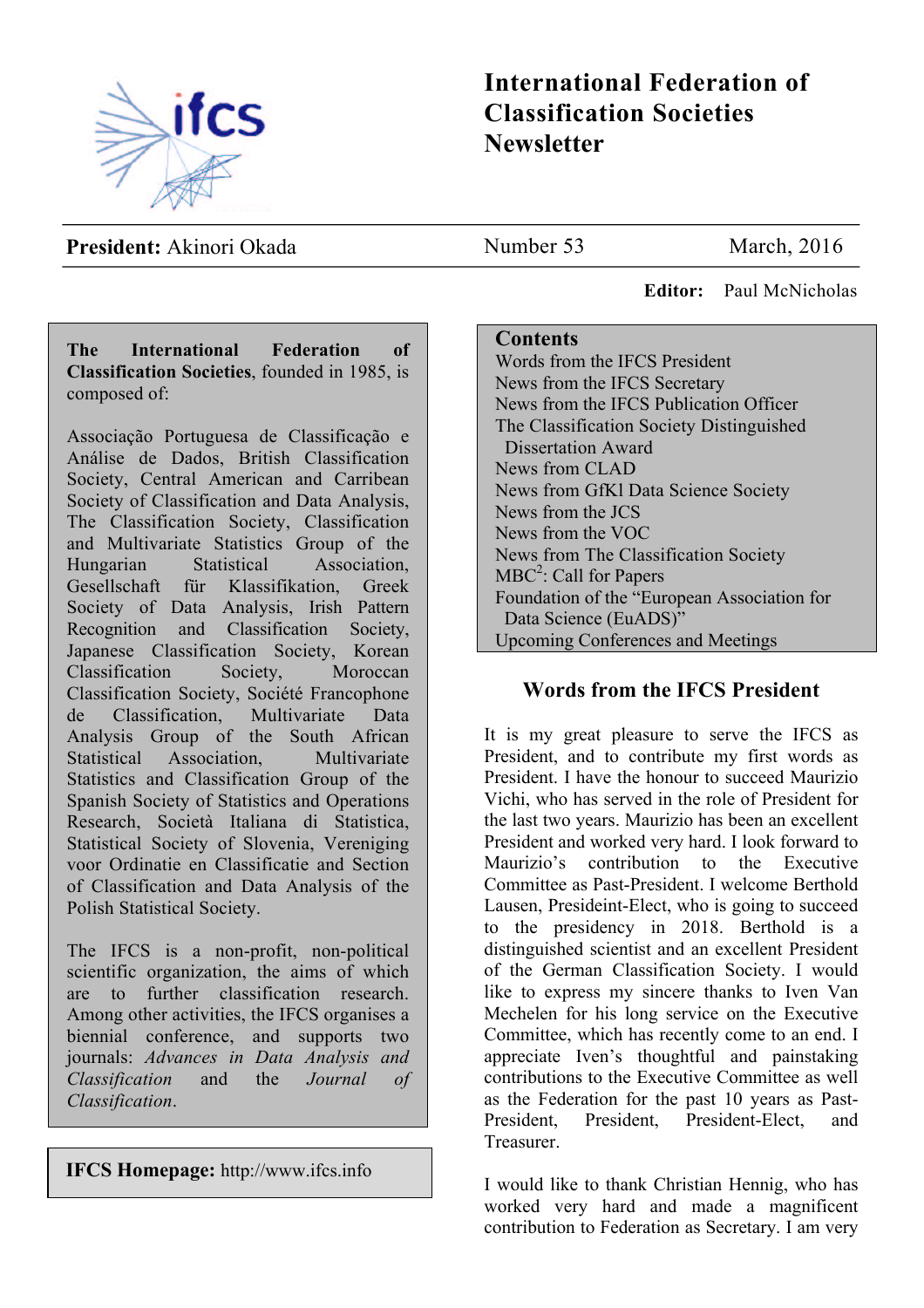pleased that Nema Dean continues to serve the Executive Committee as Treasurer. Nema has made excellent and valuable contributions as Treasurer in the last two terms. I am very happy that Paul McNicholas remains on the Executive Committee as Publication Officer. Paul has been an excellent and active Publication Officer in the last two terms. Maurizio Vichi, Berthold Lausen, Christian Hennig, Nema Dean, Paul McNicholas and I are on the IFCS Executive Committee in 2016-2017. I look forward to collaborating with them. The Executive Committee will work hard to develop the Federation by expanding its scientific horizons, both theoretically and practically, over the next two years.

Plans and preparations are in progress for the next IFCS meeting, IFCS 2017. The meeting will be held in Tokyo, August 8-10, 2017, and more information will be in Newsletter and the IFCS website<sup>1</sup>. The Open Conference System (OCS), which was used for IFCS 2015 in Bologna, will be used to organize the meeting. The meeting will be held at Takanawa Campus of Tokai University, which is near Shinagawa, one of the downtowns in Tokyo, and has direct access from two airports in the Tokyo area by railway or bus. The meeting is organized by Tokai University in cooperation with the Japanese Classification Society. I have visited the planned conference site three times and spoken with the local organizers, Tadshi Imaizumi and Yoshiro Yamamato. The Japanese Classification Society successfully had its Annual Meeting at the planned conference site in February. I think IFCS 2017 will be very successful at this site.

> Akinori Okada IFCS President

## **News from the IFCS Secretary**

On 31 January 2016, the term of the IFCS President Maurizio Vichi ended, and Akinori Okada (JCS) took over as the new IFCS President. The IFCS Council elected Berthold Lausen (GfKl) as new President-Elect. Berthold Lausen will become IFCS President in 2018. He is also now member of the IFCS Executive Committee, replacing the former Past-President Iven van Mechelen.

In December 2015, the IFCS Council approved the IFCS membership of the Classification and Multivariate Statistics Group of the Hungarian Statistical Association (HSA-CMSG) with 24 votes for approval and no votes against. The President of the HSA-CMSG is Eva Laczka, and the IFCS Council Representative is Roland Szilagyi. The Italian CLADAG have a new President, Salvatore Ingrassia. Their IFCS Council Representatives are now Andrea Cerioli and Francesco Palumbo. The new President of the Greek GSDA is Giannoula Florou presiding over a new Board with five members. Their IFCS Representative is Theodore Chadjipantelis.

The IFCS Executive Committee met on 17 December 2015 and on 24 March 2016. Here are some items discussed there. There will be a session hosted by the Japanese Classification Society on the COMPSTAT conference in Oviedo, 23-26 August 2016. Hans-Hermann Bock, the winner of the IFCS Research Medal at the 2015 conference in Bologna, has used his award to fund a prize for data analysis that supports research on breast cancer related cancer, which will be awarded on the IFCS 2017 conference in Tokyo. Organisation of the IFCS 2017 conference including awards and the forming of the Scientific Programme Committee is currently a central issue for the Executive **Committee** 

We will also continue to discuss potential changes of the IFCS Constitution regarding the "group at large" and regarding the requirement for members of the IFCS committees to be representatives in the Council, which sometimes makes it necessary to change committee members despite their term not being fulfilled. We are also working on putting more contact details of the presidents and representatives of the member societies on the IFCS webpage, which furthermore will have a page for events organised by the member societies.

Please continue to inform me of any current elections and nominations in the member societies so that I can keep the IFCS directory up to date. My best wishes go to all readers for the time until the next newsletter. I wish you all a good year 2016.

> Christian Hennig IFCS Secretary

<sup>&</sup>lt;sup>1</sup> http://ifcs.boku.ac.at/\_conference/index.php/ifcs2017/ifcs2017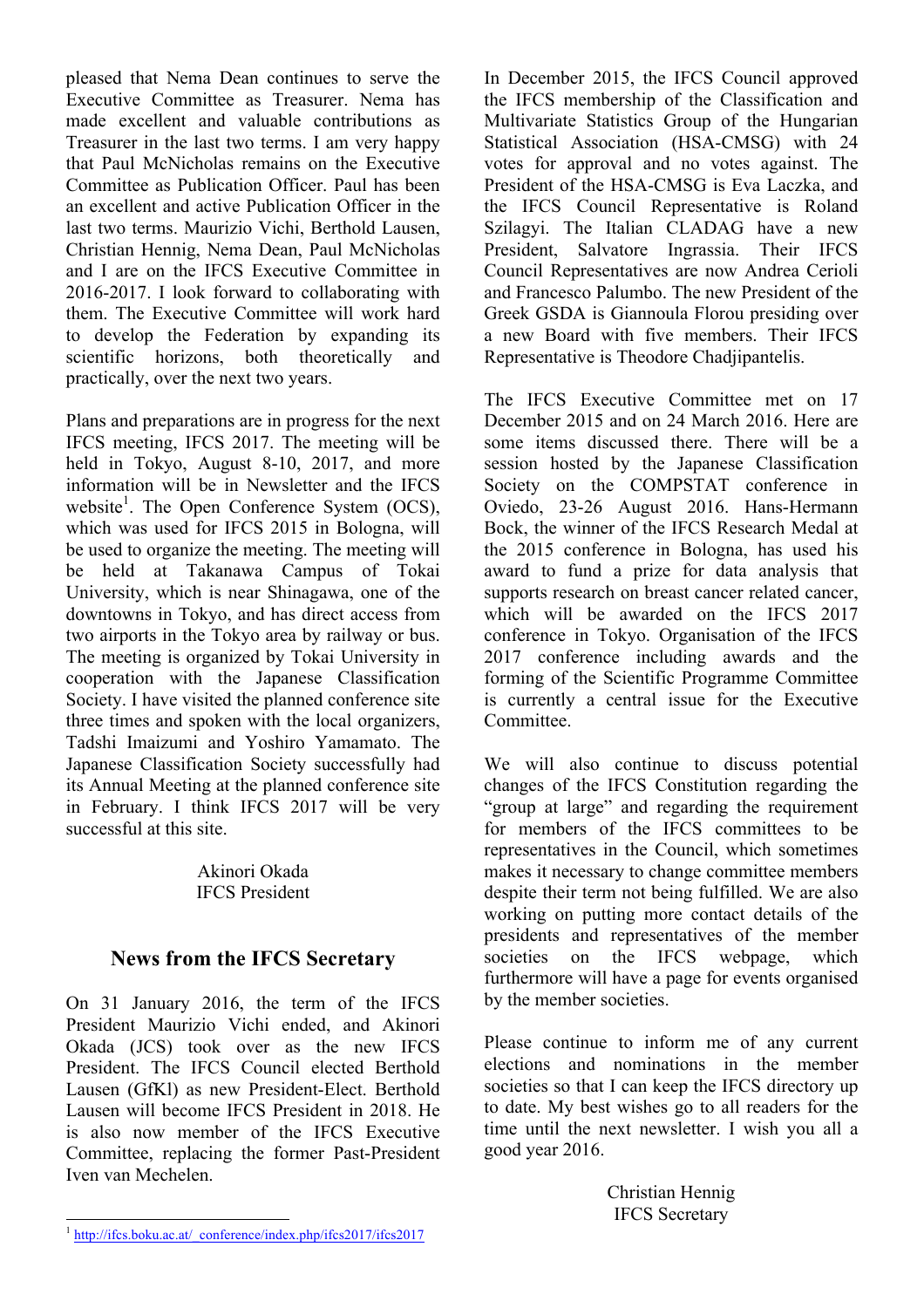# **News from the IFCS Publication Officer**

I am delighted to have to modify the layout on the first column of the newsletter to accommodate our growing federation! Many thanks to everyone who has contributed to this newsletter. As Akinori Okada's term as IFCS President begins, I wish him all the best in this very important role.

> Paul McNicholas IFCS Publication Officer

# **The Classification Society Distinguished Dissertation Award**

Each year, the Classification Society offers a Distinguished Dissertation Award for an outstanding Ph.D. dissertation on the theme of clustering, classification, or related areas of data analysis, encompassing associated theory and/or applications. Several nominations of high quality were received for the 2016 award (for a dissertation completed in 2015). As chair of the award committee, I am delighted to announce that the winner of the 2016 award is

> Zsuzsa Bakk, Tilburg University, The Netherlands, for a thesis entitled *Contributions to Bias Adjusted Stepwise Latent Class Modeling*,

and honourable mention goes to

Samuel Ventura, Carnegie Mellon University, USA, for a thesis entitled *Large-Scale Classification and Clustering Methods With Applications in Record Linkage*.

Drs. Bakk and Ventura have been invited to speak at a special session of the Classification Society annual meeting, which will be held at the University of Missouri, Columbia, USA, from June 1-4.

I would like to extend my thanks to Kathleen Gates and Herbie Lee for serving with me on the award committee. Details about nominations for the 2017 award (for a dissertation completed in 2016) will be available later this year.

# **News from CLAD**

### **JOCLAD 2016**

The XXIII Annual Meeting of the Associação Portuguesa de CLassificação e Análise de Dados (CLAD) will be held from March 31 to April 2, 2016, at the *Universidade de Évora*, the second oldest university in the country. JOCLAD 2016 will emphasize some of the main goals of CLAD: promoting and developing research classification and data analysis area; encourage national scientific production, in both theoretical and applied aspects; improve cooperation, discussion and scientific exchange between data scientists and researchers from other sciences and application fields (e. g., environment, health, biology, sociology, demography, business, finance and statistics); strengthening CLAD's role and cohesion.The meeting will also be an opportunity to visit wonderful places in Alentejo. Évora is the capital of the Alentejo region, a UNESCO World Heritage Site and a member of the Most Ancient European Towns Network.

The JOCLAD 2016 scientific program includes two short courses, three plenary invited lectures, four thematic sessions, four contributed paper sessions in parallel and two poster sessions. Short courses will take place March 31 morning: *Amostragem em populações de difícil acesso* (Russell Alpizar-Jara and Anabela Afonso, Universidade de Évora, Portugal) and *Introduction to Multidimensional Scaling Models* (José Fernando Vera, Universidad de Granada, Spain).

JOCLAD 2016 plenary invited lectures are the following: *Appreciating Spatial Statistics through case studies with a focus on health under environmental and natural conditions* **(A**lfred Stein, University of Twente, Netherlands), *Cluster Multidimensional Scaling for large proximity datasets* (José Fernando Vera, Universidad de Granada, Spain), *Religião, Fogos e Estatística: ponto de encontro* (Antónia Turkman, Universidade de Lisboa, Lisboa, Portugal). The authors of the best research papers presented at the Conference are invited to submit full papers for publication in the next issue of CLAD's Book Series. Further information is available at http://www.clad.pt/.

Paul McNicholas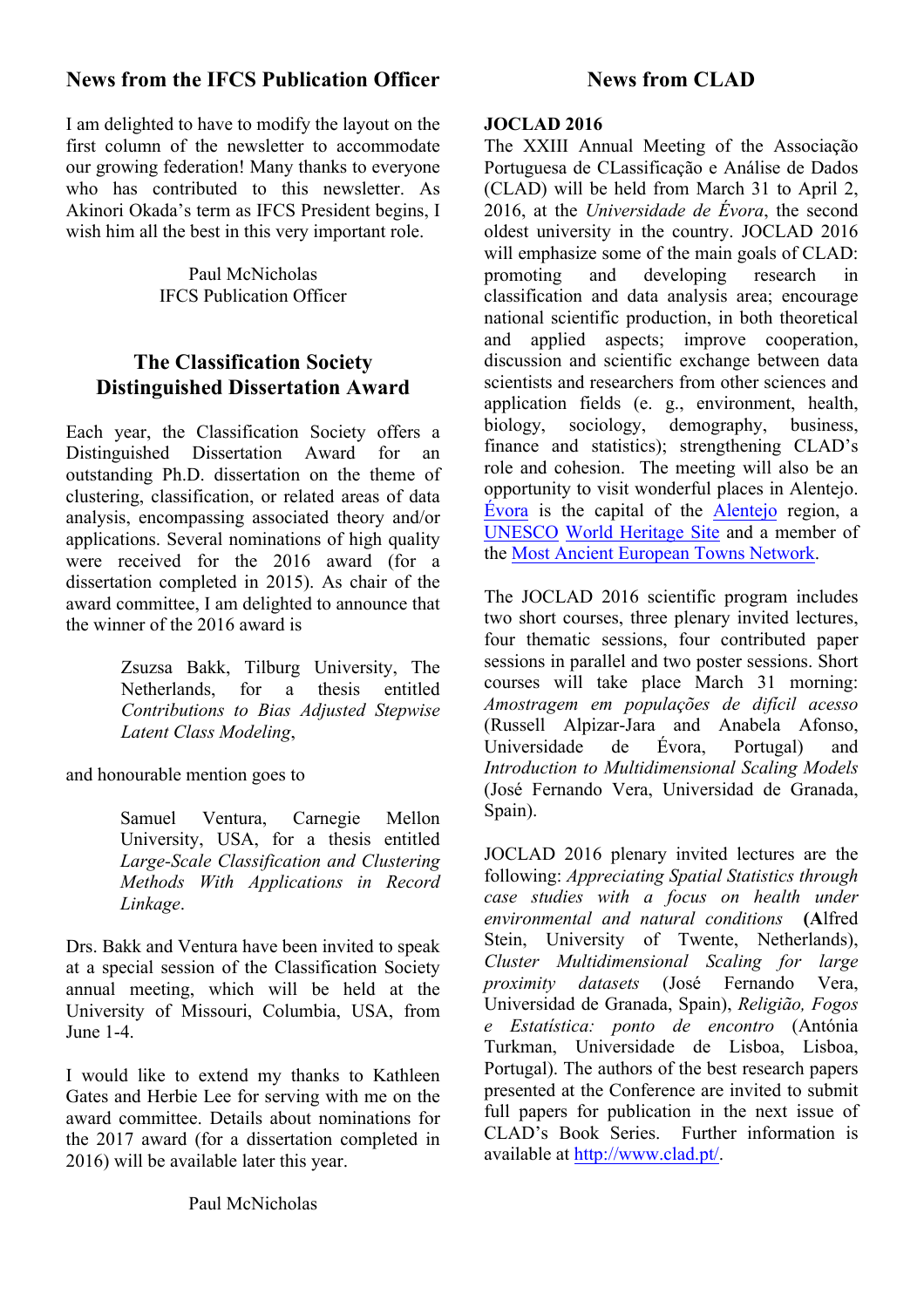#### **CLAD sponsored courses**

Following the series of CLAD sponsored courses, the next short course, *Análise de séries temporais – introdução e aplicações em R* (Isabel Silva Magalhães, Universidade do Porto, Portugal), will take place June 4 at IST, Universidade de Lisboa, Lisboa, Portugal.

Helena Bacelar-Nicolau

## **News from GfKl Data Science Society**

The 40<sup>th</sup> Annual Meeting of the GfKl was held at the  $4<sup>th</sup>$  DAGStat conference in Göttingen from 14-18 March 2016. GfKl is a founding member of the Deutsche Arbeitsgemeinschaft Statistik (DAGStat), which is a consortium of scientific societies and professional associations that regard the further development of statistical theory and methodology as their primary interest. DAGStat conferences are organized every three years. The DAGStat2016 conference included annual meetings of the German Region of the International Biometric Society (Biometrisches Kolloquium) and the German Statistical Society (Pfingsttagung) as well.

The conference was attended by more than 700 participants, plenary talks were Peter Rousseeuw (University of Leuven) *Detecting cellwise outliers*, Hans Rudolf Künsch (ETH Zürich) *Numerical weather prediction and statistics*, Simon Thompson (University of Cambridge) *Mendelian randomization: its potential and limitations* and Adalbert Wilhelm (Jacobs University Bremen) *Data-Driven Classification in the Social Sciences*. More details (program booklet, etc.) are available via the conference webpage http://www.unigoettingen.de/en/485701.html The DAGStat medal was awarded to three fellows for their distinguished contribution to the field: *Hans-Hermann Bock*, *Hans-Jürgen Läuter* and *Peter Wilrich*. The GfKl best paper award – methods – was given to Andre Burkovski for contributing the outstanding paper "Ordinal prototype-based classifiers" to the European Conference on Data Analysis (ECDA2015), 39th Annual Conference of the GfKl, in Colchester, UK, September 2-4.

The general assembly of the GfKl elected as executive board of the society (2016-2019): Berthold Lausen (president), Hans Kestler (1st vice president), Daniel Baier (2nd vice president), Andreas Geyer-Schulz (treasurer), Eyke Huellermeier, Sabine Krolak-Schwerdt, Adalbert Wilhelm.

Berthold Lausen

### **News from JCS**

#### **(I) The 34th Annual Meeting of the Japanese Classification Society**

The 34th Annual Meeting was held on February 29th and March 1st, 2016 at Tokai University, Takanawa Campus in Tokyo. The chairperson of the organizing committee was Yoshiro Yamamoto (Tokai University). There were twelve talks; the speakers and the titles of their talks were as follows:

- *Comparison of hierarchical cluster analysis method in consideration of adjacency relationship of unit of SOM*, Yo Kameoka, Yoshiro Yamamoto (both of Tokai University).
- *A Model of Cluster Loading and Its Application for a Variable Selection of High Dimension Low Sample Size Data*, Jiaxin Chen, Mika Sato-Ilic (both of University of Tsukuba).
- *Kernel k-means based on Discriminant Function*. Yosuke Tsuji, Mika Sato-Ilic (both of University of Tsukuba).
- *Fuzzy clusterwise generalized structure component analysis based on regularization*, Yoji Yamashita, Kensuke Tanioka, Hiroshi Yadohisa (all of Doshisha University).
- *Three-way principal component analysis with a sparse core array – comparison with factor rotation techniques*, Hiroki Ikemoto and Kohei Adachi (both of Osaka University).
- *Principal Components based Variable Selection for Data with External Criteria*, Toshiki Yamamoto, Mika Sato-Ilic (both of University of Tsukuba).
- *Analyzing Competitive Relationships in Brand Switching Using Advantageous and Disadvantageous Aspects of Brands*, Akinori Okada (Tama University), Hiroyuki Tsurumi (Yokohama National University).
- *Analysis using Association Plot for Medical*  Sanetoshi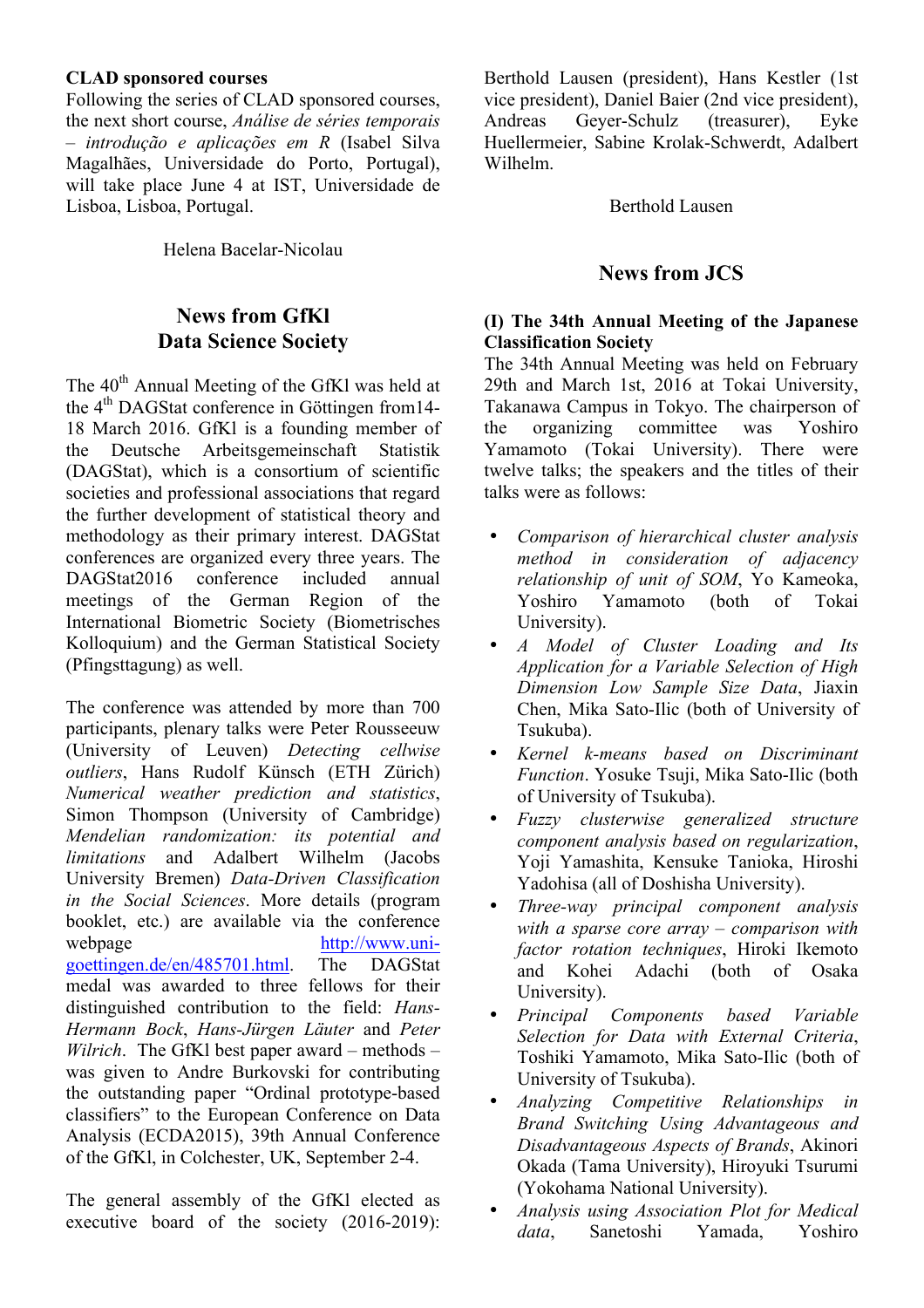Yamamoto, Kazuo Umezawa, Satomi Asai, Masanori Hashimoto, Hayato Miyachi, Sadaki Inokuchi (all of Tokai University).

- *Discussion of the classification method of the tendency for each of the sales of the products of stores*, Katsuya Kono, Yoshiro Yamamoto (both of Tokai University).
- *Analysis Exploited Classification Structure for the Population Decline of Remote Islands*, Shota Yoshimoto, Mika Sato-Ilic (both of University of Tsukuba)
- *Classification of the Ability to Understanding Statistics – Using the JSSC Examination Answers Data*, Jun Ttuchida, Masaki Okabe, Hiroshi Yadohisa (all of Doshisha University)
- *Trial of university classification in Japan based on Daigaku Portrait database*, Masami Nishizawa, Naoya Todo, Yuan Sun (all of National Institute of Informatics)

There also took place a panel discussion about "Classification in the Era of Big Data", commemorating the IFCS 2017 meeting, which was moderated by Fumitake Sakaori (Chuo University). Also, a workshop about Kokyaku Rikai notameno makethingu data bunseki [Marketing Data Analysis for Customer Understanding] was held on February 29th. The organizer was Yuki Toyoda (Hosei University) and the lecturers were Yuki Toyoda (Hosei University) and Tadahiko Sato (University of Tsukuba).

#### **(II) Publication of the Journal**

The Volume 5 Number 1 of the Journal of the Japanese Classification Society, Deta Bunseki no Riron to Oyo [Bulletin of Data Analysis], was successfully published in the last March (all papers are written in the Japanese language).

**(III) Information about the 35th Annual Meeting of the Japanese Classification Society**  The 35th Annual Meeting will be held at the beginning of March 2017 at Hosei Business School of Innovation Management, Hosei University, Tokyo. The chairperson of the organizing committee is Yuki Toyoda (Hosei University). For additional information, please visit our website at http://www.bunrui.jp/.

### Satoru Yokoyama

### **News from the VOC**

Dear IFCS Member, the VOC would like to invite you to its fifth VOC conference will take place on Friday the  $27<sup>th</sup>$  of May in Tilburg (The Netherlands). The deadline for abstract submission is the 30th of April. A keynote talk will be given by Eric Postma, coordinator of the Business and Governance Master's program in Data Science and professor in Artificial Intelligence at Tilburg University, on "The Return of Neural Networks". Junior researchers are especially encouraged to contribute; hence, participation is free for PhD students (and VOC members). Also this year the VOC awards a *Best Student Presentation Award*; for enrollment and abstract submission go to http://www.voc.ac/index.php?type=5. On behalf of the organizing committee,

#### Katrijn Van Deun

### **News from The Classification Society**

The 2016 Annual Classification Society Conference will be held at the University of Missouri-Columbia from June 1-4, 2016. Further details and announcements will be posted at www.classification-society.org.

#### Hans-Friedrich Köhn

# **MBC<sup>2</sup> : Call for Papers**

The Third International Workshop on Model-Based Clustering and Classification will be organized by the Department of Economics and Business of the Univerisity of Catania (Italy) and will take place in Catania on September 5-7, 2016. The workshop aims to providing a focus on state-of-the-art research in the field of modelbased clustering and classification as well as a forum of scientific discussions and comparisons among young and senior researchers. Topics concern methodological, applied and computational issues in model-based clustering and classification. The workshop will take place with the support of the Italian Statistical Society and the Classification and Data Analysis Group (CLADAG). Interested people are invited to submit an abstract and some background literature by May 7, 2016. For more information,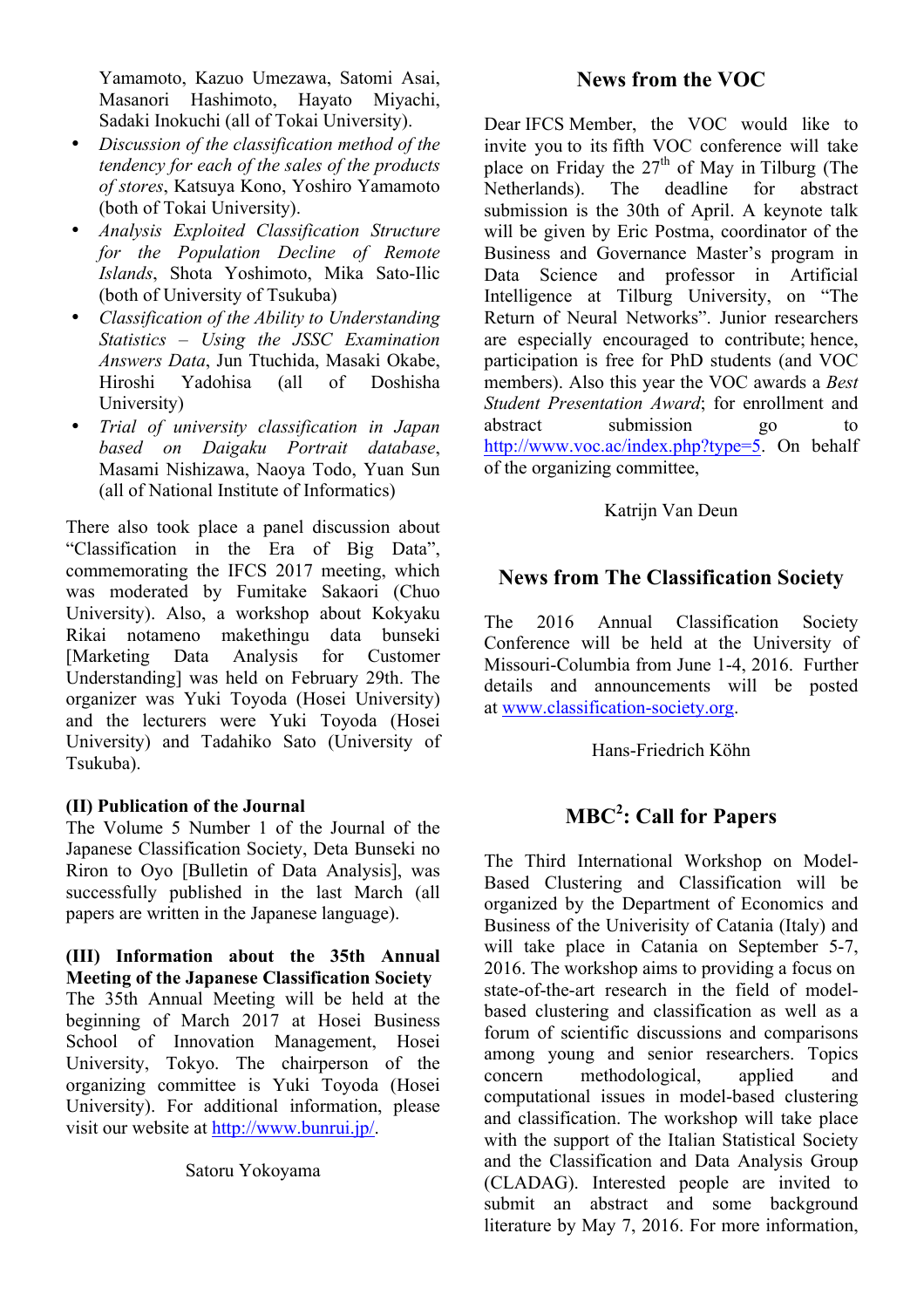visit the website http://mbc2.unict.it or contact mbc2@unict.it

Salvatore Ingrassia

# **Foundation of the "European Association for Data Science (EuADS)"**

In July 2013 the first *European Conference on Data Analysis* took place in Luxembourg. During the conference a group of internationally wellrenowned scholars suggested to found the *European Association for Data Science (EuADS).* The foundation took place in August 2015.

#### **Scope**

The *EuADS* is a multidisciplinary association for data science that comprises among the major disciplines Biomedicine, Computer Science, Economics, Educational Sciences, Engineering, Linguistics, Machine Learning, Marketing, Mathematics, Medical and Health Sciences, Psychology, Sociology and Statistics. This multidisciplinarity finds its expression in the collaboration of people from the National Institute of Statistics and Economics STATEC, the Luxembourg Institutes of Social-Economic Research, Science and Technology as well as Health, the German Classification Society (Gesellschaft für Klassifikation; *GfKl*) and the University of Luxembourg which gives home to the *EuADS*.

The *EuADS* aims to provide a setting for fostering communication and cooperation among all stakeholders of data science. It is a forum for research scientific conduct promoting transparent access to data, policy making as well as support of young scientists. Scientifically, the association promotes the development of models, methods and instruments of data science and provides an environment for the presentation and discussion of new methods and models in this field. With regard to networking, it aims to bring together stakeholders and decision-makers in this field to address the challenges of data science.

Thematic concerns of the *EuADS* are the mathematical foundations of data science and the computational and statistical methods of data analysis, the processing of statistical or conceptual information, and the construction of data bases and information (retrieval) systems

with the goal of discovering useful information and extracting generalizable knowledge from data. It focuses on topics such as structural and quantitative approaches for the analysis of data; advances in analytics, classification, clustering, and pattern recognition methods; strategies for modeling complex data and mining "big" data or large data sets; methods for the extraction of knowledge from numerical or textual, structured and semi-structured data, and applications of advanced methods to specific domains of practice. The association's work supports advances in theory and methodology on one hand, while making new domain-specific knowledge available from data through the skillful use of data analysis methods, on the other hand.

#### **Activities**

The *EuADS* aims to establish a network of renowned experts in the realm of data science. It brings together successful stakeholders in the field of data science to provide a state-of-the-art knowledge base, to initiate new developments, to promote transparent access to data, and to advise policy makers. Future activities will include summer schools, thematic workshops and participation in the European Conferences on Data Analysis.

After its foundation the *EuADS* participated in the *European Data Forum (EDF)* which took place on November 16-17 in Luxembourg. In November 2016 the *EuADS* plans a kick-off meeting which will take the form of a conference for nationally and internationally renowned stakeholders in the field of data science.

The *EuADS* welcomes contributions from potential members, sponsors or anyone interested in data science and its role and development in the  $21<sup>st</sup>$  century. Further information may be found under www.EuADS.org

> Sabine Krolak-Schwerdt Berthold Lausen Hilmar Schneider Myra Spiliopoulou Claus Weihs